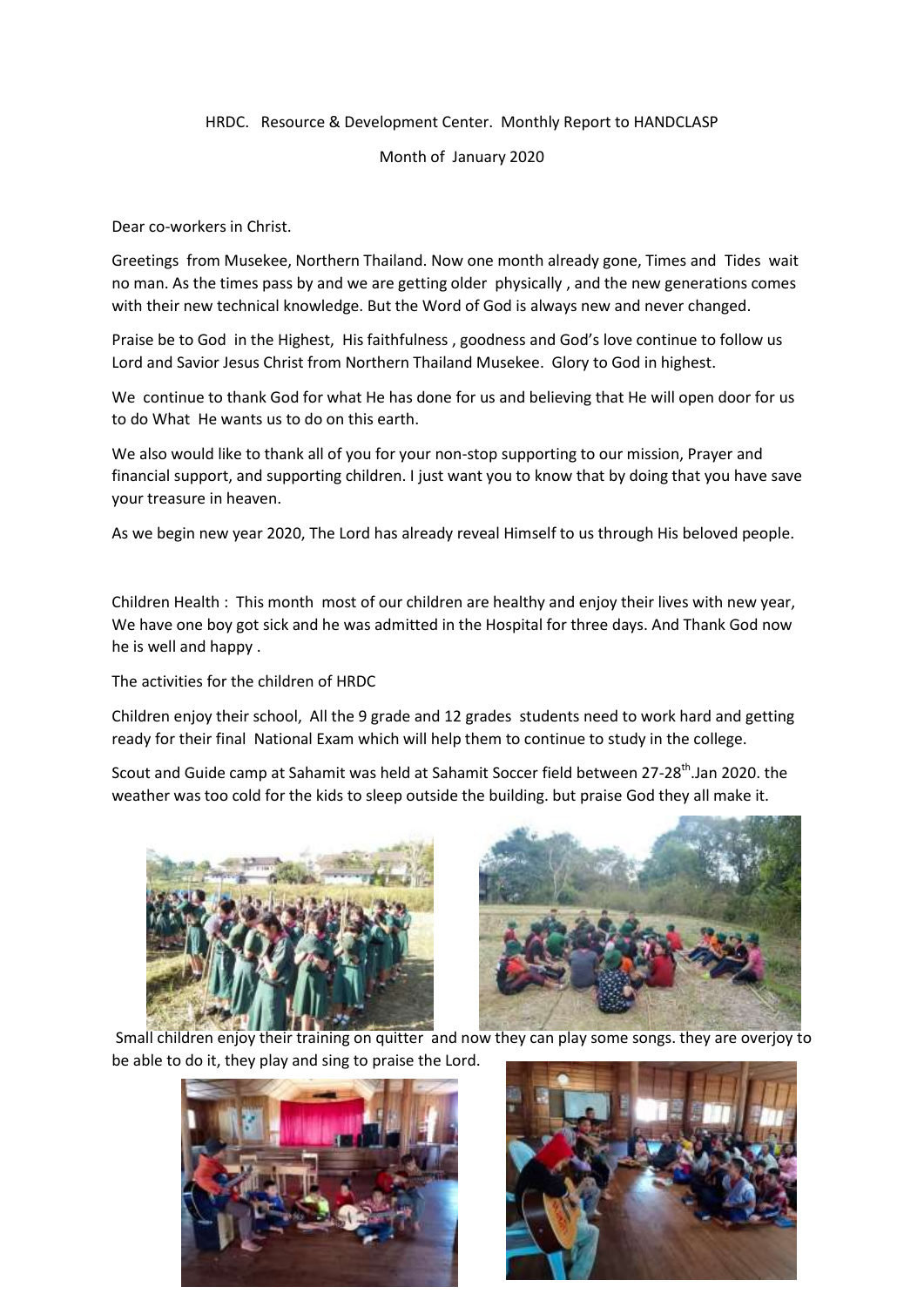The small kids enjoyed their tour around Musekee area, feeding the big fish and visiting the View point to look out the beauty of Musekee.





We are thankful to New for their Gift of Bible Old and New Testament (English and Thai) to the new comer at the Hostel and the graduates students who are leaving HRDC very soon.

## COMMUNITY :

Attend the Hmong Tribe Funeral at Dong Sam Muan Village, because there are only few Christian at the village, we are there with them just to encourage them that they are not alone to worship our living God.



## Visit :

Mu Aye Pu on 14<sup>th</sup> and 15<sup>th</sup> January 2020 along with friend from Australia, to learn more about them, and now they are really in need of better water system. The school is still waiting for people to help them getting ready to open the college for the children.



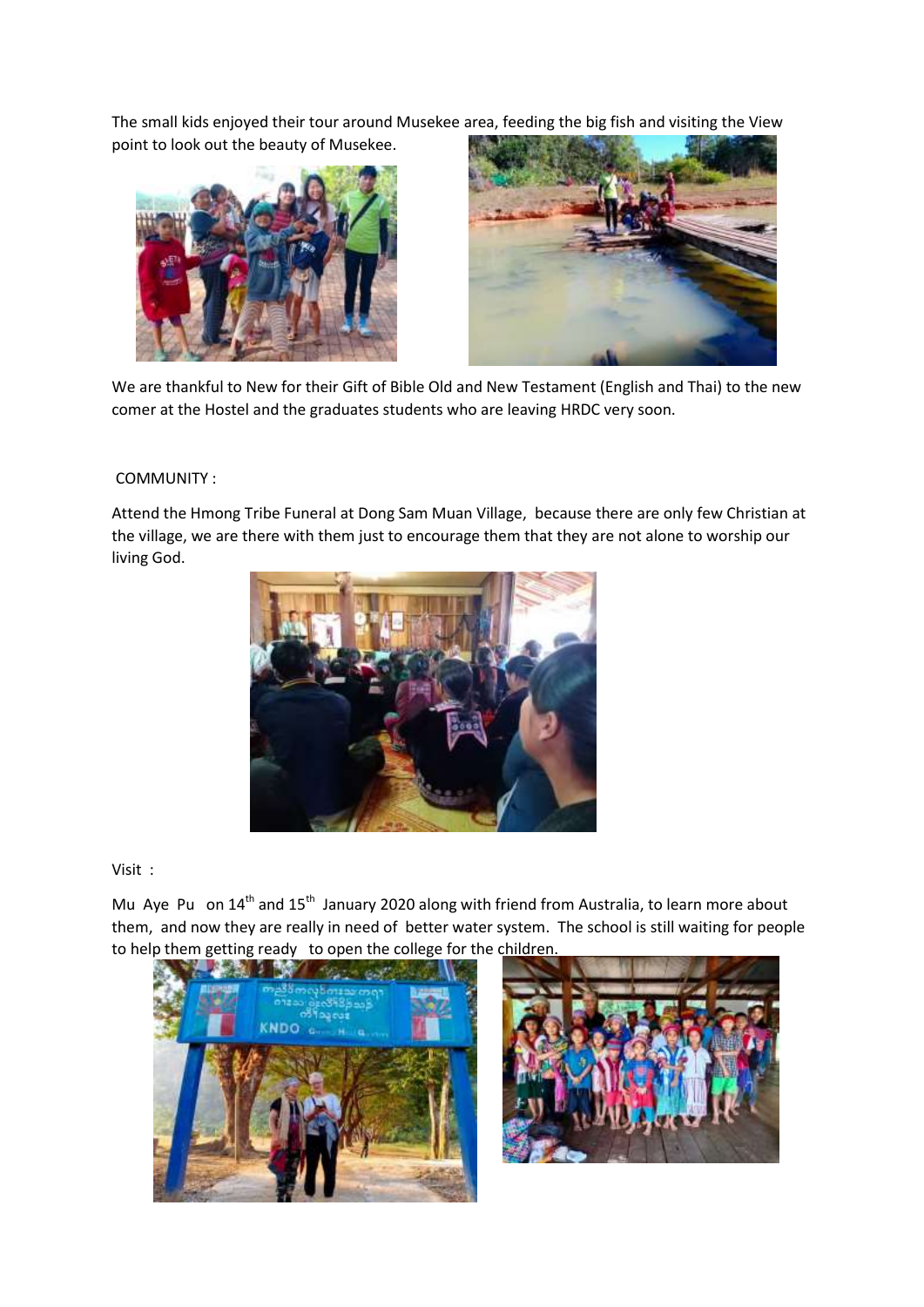on the 26<sup>th</sup>of January, joined the Church New Building Dedication Service, The name of the Church is NAMTHIP CHURCH Hwuih Kaue, This is the first church planted by the Karen Missionary from

Myamar for the Karen people in Thailand.



on the 15<sup>th</sup> January 2020, able to visit the Bible College at Bekloh where there are over 100 Bible Students from MYamar and Thai. They sang their Kothoolei song for us. It was so amazing.



Visitors :

1. Between 5 – 14 January , New Life Robina Church, Australia visited us and teaching Art to different schools, and also the men helped building our Maedet Community central. And also have medical check up for the kids. We all enjoyed their visit and receive much blessings physically and spiritually.

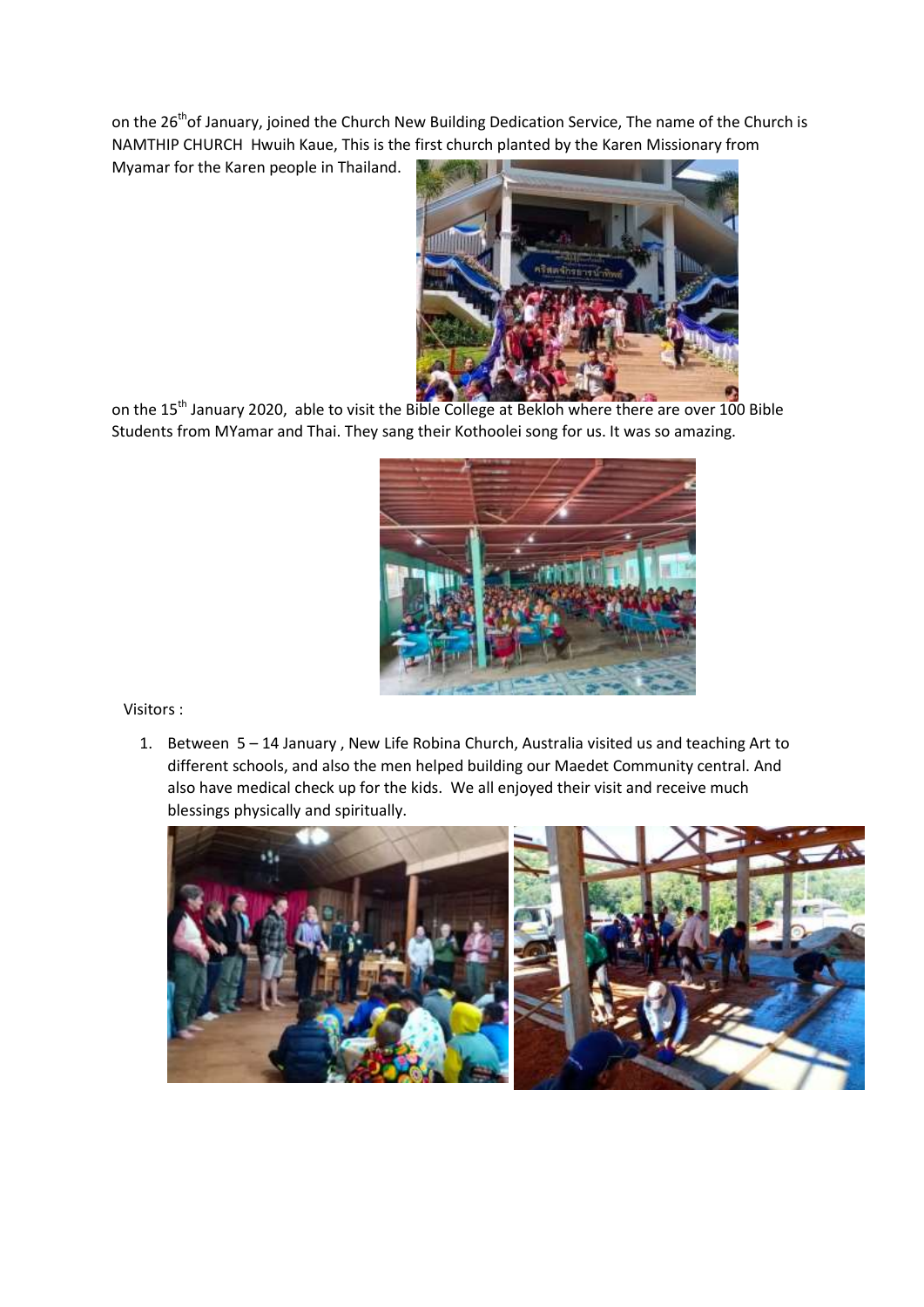2. And also 15th 2020 we have authorities Department of Provincial Administration from Bangkok to come and visit our foundation committee and staff and they give many a suggestion to continue our mission under foundation.



3. Between 27<sup>th</sup> January to February 14<sup>th</sup> 2020, We have YWAM visit to share Good News with the people in the surrounding area, We have visited Hwuihkiathaeng, Pongiakhee village and pay a visit Cave at the village. and on the way back to Musekee, visited Hwuihbaba village child care central and pray for them.



Please pray with us for:

- 1. Volunteers who can spend time with the kids at HRDC
- 2. The College fund is always needed for the children who are studying in the city.